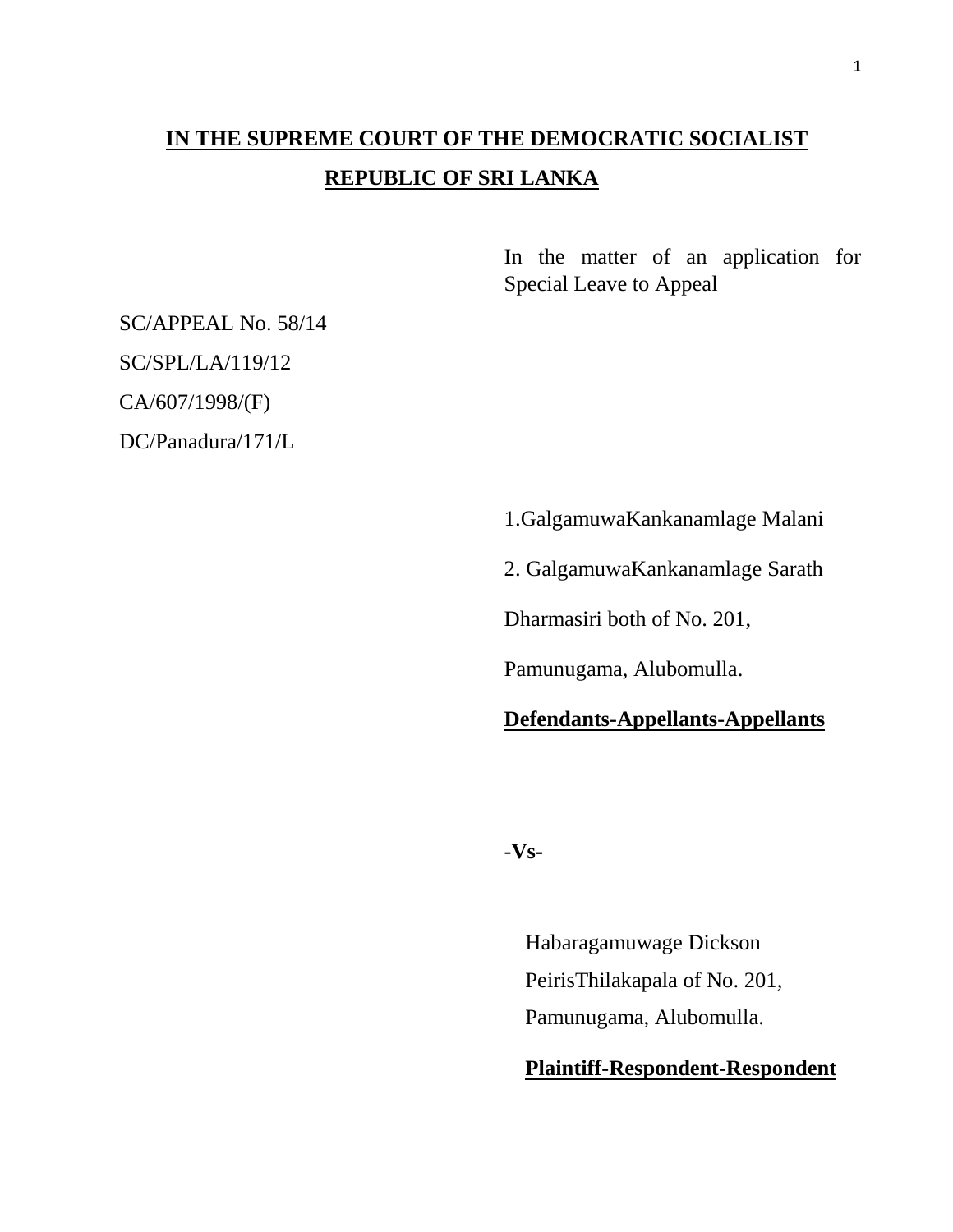| <b>BEFORE</b>  | $\ddot{\cdot}$ | EVA. WANASUNDERA, PC J.                                                                  |
|----------------|----------------|------------------------------------------------------------------------------------------|
|                |                | SISIRA J. DE ABREW J. $&$                                                                |
|                |                | UPALY ABEYRATHNE, J.                                                                     |
| <b>COUNSEL</b> | $\ddot{\cdot}$ | RohanSahabandu PC for theDefendants-                                                     |
|                |                | Appellants-Appellants.                                                                   |
|                |                | Roshan Dayaratne with Thushari Hirimuthugoda for the<br>Plaintiff-Respondent-Respondent. |

Written Submissions

filed on : 03.06.2014 and 11.10.2016

by the Defendants-Appellants-Appellants

07.08.2014 by the Plaintiff-Respondent-Respondent

ARGUED ON : 25.10.2016.

DECIDED ON : 17.1.2017

SISIRA J. DE ABREW J.

 The Plaintiff-Respondent-Respondent (hereinafter referred to as the Plaintiff-Respondent) instituted action in the District Court of Panadura seeking a declaration of servitude for a ten feet wide road over the land of the Defendant-Appellant-Appellants (hereinafter referred to as the Defendant-Appellants) to access the Plaintiff-Respondent'house. In the alternative, the Plaintiff-Respondent sought the said road on the ground of necessity. The learned District Judge, by his judgment dated 11.6.1998, decided the case in favour of the Plaintiff-Respondent. On appeal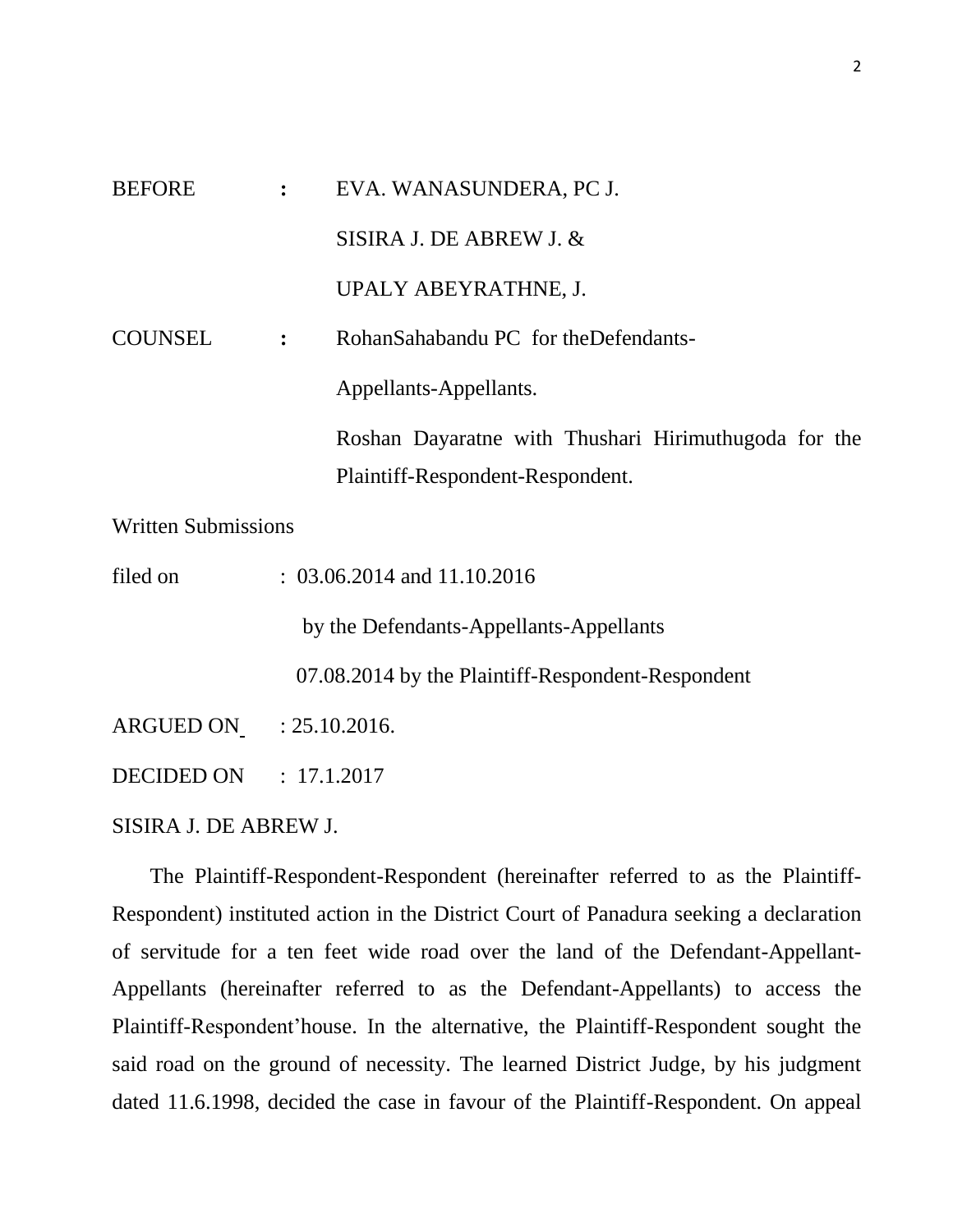the Court of Appeal, by its judgment dated 31.5.2012 affirmed the judgment of the learned District Judge. Being aggrieved by the said judgment of the Court Appeal the Defendant-Appellants have appealed to this court. This court, by its order dated 28.4.2014, granted leave to appeal on the questions of law set out in paragraphs  $20(a)$ ,(b),(c) and (d) of the petition of appeal dated 8.7.2012 which are stated below.

- 1. Was there a 10 feet wide right of access in existence for more than 10 years to obtain servitude over the land the  $1<sup>st</sup>$  Defendant as shown as Lots 1 and 2 in plan 583?
- 2. Has the Plaintiff established the fact that he had used a 10 feet wide road access over the land of the 1<sup>st</sup> Defendant to obtain servitude?
- 3. Was there evidence to show that the Plaintiff has used a defined and distinct right of access of 10 feet wide without any disturbance or interruption to obtain a servitudinal right as claimed by prescription?
- 4. In the circumstances pleaded are the judgments of the Court of Appeal and the District Court correct and according to law?

 The land of the Plaintiff-Respondent and the land of the Defendant-Appellants are adjoining lands. The Plaintiff-Respondent claims a road way over the land of the Defendant-Appellants. The Plaintiff-Respondent claims the said road way on the ground of necessity and servitude. I will first consider whether the Plaintiff-Respondent is entitled to the road way claimed on the ground of necessity. The Defendant-Appellants, at the trial, tried to establish that the Plaintiff-Respondent has an alternative foot path over the land of Asilin Perera. To prove this point the Defendant-Appellants called Y.B.K. Costa Licensed Surveyor who produced Plan No.2406 prepared by him. At the survey conducted by Y.B.K. Costa Licensed Surveyor, Defendant-Appellants have shown a foot path alleged to have been used by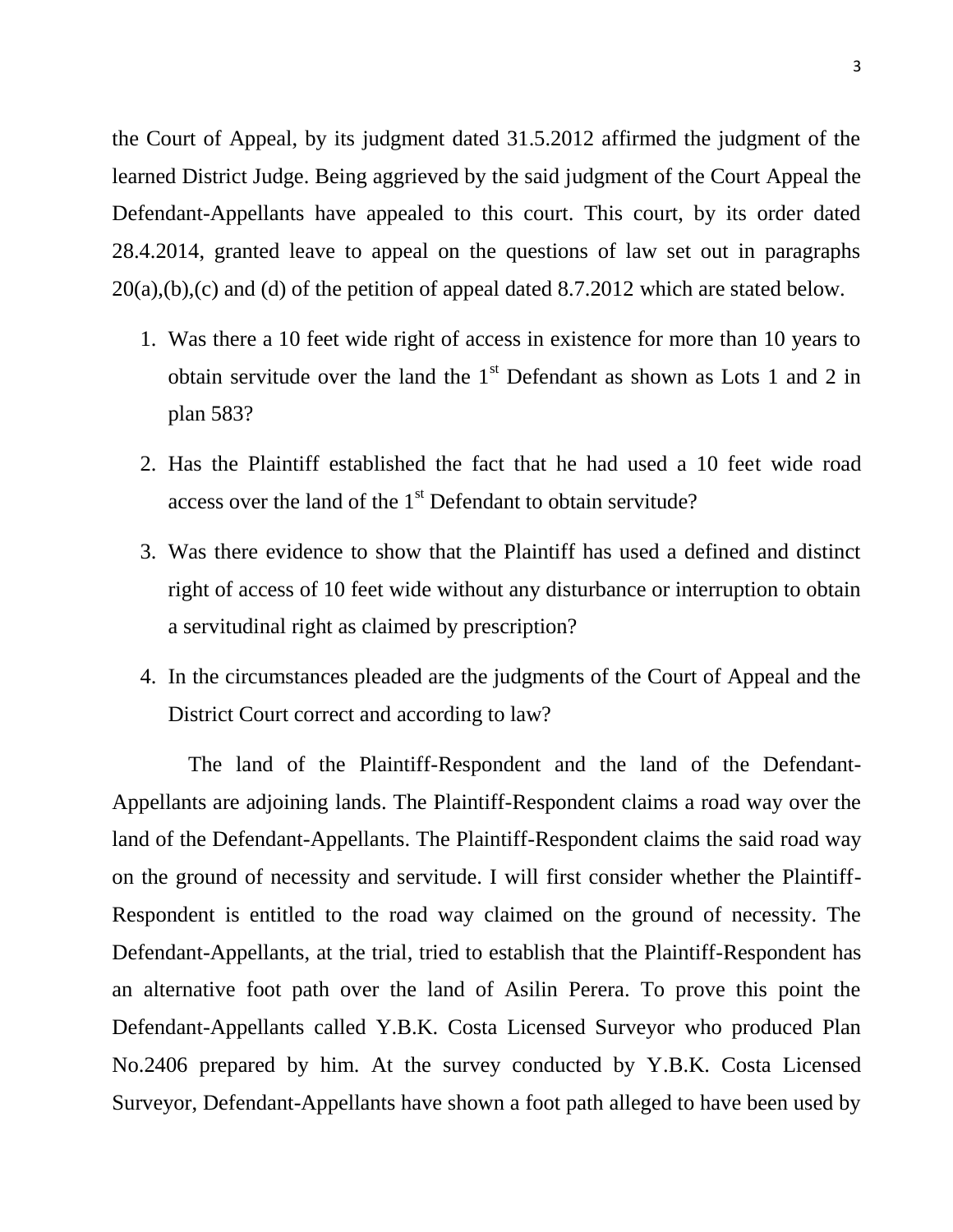the Plaintiff-Respondent. This foot path has been shown in the said plan by a dotted line leading to the cemetery road (the main road) from the land of the Plaintiff-Respondent over the land of Asilin Perera. However Y.B.K. Costa Licensed Surveyor in his report at page 232 has stated that he did not find such a footpath. Thus it appears that the attempt made by the Defendant-Appellants at the trial to prove that the Plaintiff-Respondent has an alternative road has not been successful. From the above facts it is clear that the Plaintiff-Respondent has no alternative road to have access to the main road and that if the road way over the land of the Defendant-Appellants is not granted, he will have no access to the main road. The Plaintiff-Respondent has taken up the position, at the trail, that he has no alternative road and that he is entitled to the road way over the land of the Defendant-Appellants on the ground of necessity. The most important question that must be considered is whether the Plaintiff-Respondent is entitled to a road way on the basis of necessity. I would like to consider certain judicial decision on this question. In Mohotti Appu Vs Wijewardene 60 NLR 46 Weerasooriya J held:

 *"A person can claim a way of necessity for the purpose of going from one land owned by him to another. The right of way will not be granted, if there is an alternative route to the one claimed although such route may be less convenient and involve a longer and more arduous journey."*

In Rosalin Fernando Vs Alwis 61 NLR 302 TS Fernando J held:

*"that when a Court is called upon to decide a question of the grant of a right of way of necessity a proper test to be applied is whether the actual necessity of the case demands the grant of the right of way. In such a case it is not necessary that the plaintiff should establish that the way claimed is the only means of access from his land to the public road. If an alternative route is too*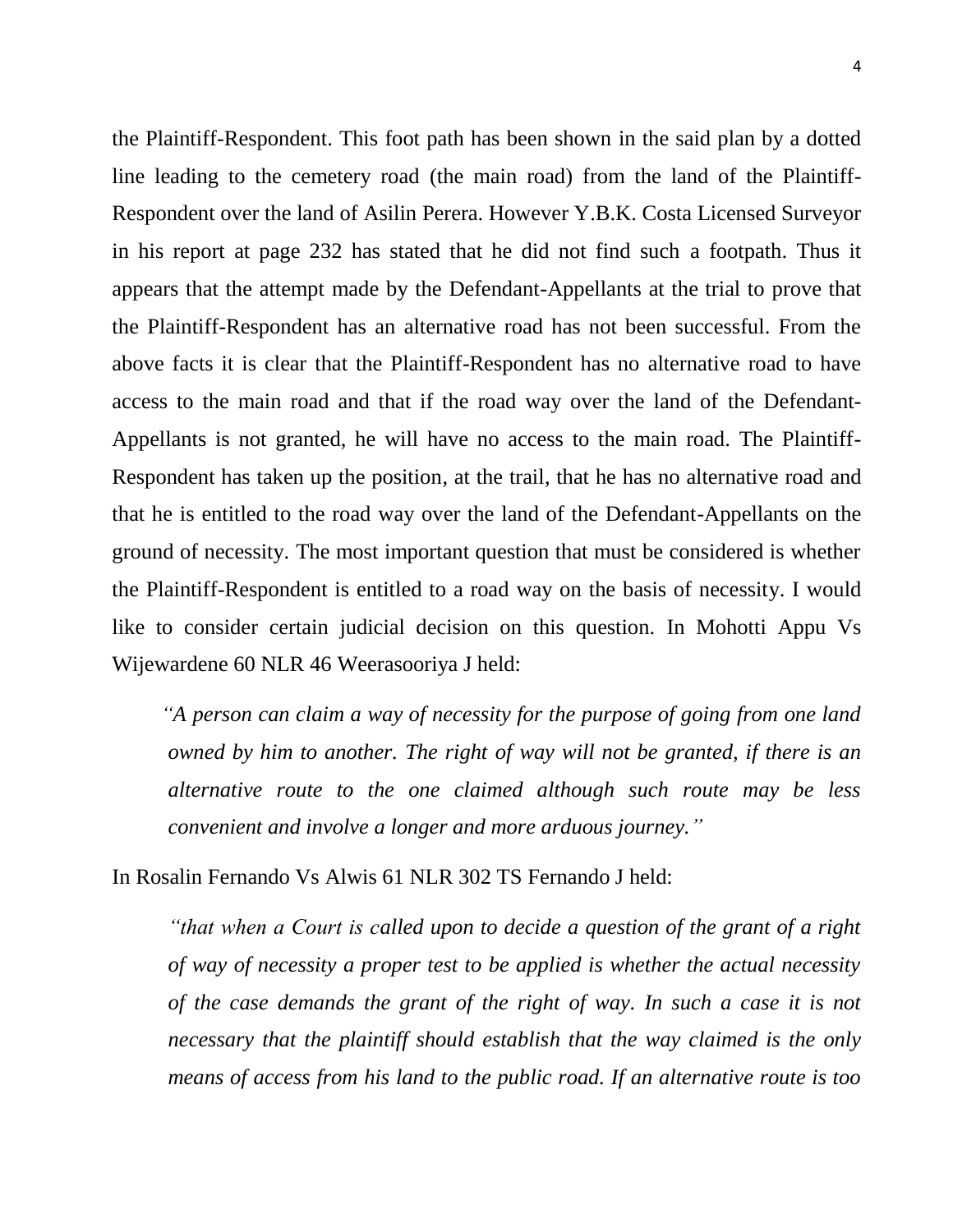*difficult and inconvenient, the actual necessity of the case is the determining factor."*

In Chandrasiri Vs Wickramasinghe 70 NLR 15 Thambiah J Held:

*"A right of way of necessity cannot be granted if there is another though less convenient path along which access can be had to the public road."*

 I have earlier pointed put that the plaintiff-Respondent has no alternative road and if the road way over the land of the defendant-Appellant is not granted, he will have no access to the main road. When I consider the above matters, I hold that the Plaintiff-Respondent is entitled to the roadway on the ground of necessity. The Plaintiff-Respondent presently uses a 7 feet wide roadway over the land of Defendant-Appellants. Mr. Shabandu President's Counsel who appeared for the Defendant-Appellants at the hearing before us accepted that the Plaintiff-Respondent uses a 7 feet wide roadway over the land of Defendant-Appellants. He contended that granting of ten feet wide road over the land of Defendant-Appellants is unreasonable as it will affect the compound of Defendant-Appellants. I now advert to this question. Y.B.K. Costa Licensed Surveyor called by Defendant-Appellants admitted in evidence that if 10 feet wide road is given over the land of the Defendant-Appellants, a strip of 5 feet would be left for the compound. When I consider this evidence, I cannot agree with the above contention of Mr. Sahabandu.

 When I consider all the above matters, I hold that the Plaintiff-Respondent is entitled to have a ten feet wide roadway over the land of the Defendant-Appellants. In my view, there are no grounds to disturb the judgments of the District Court and the Court Appeal.